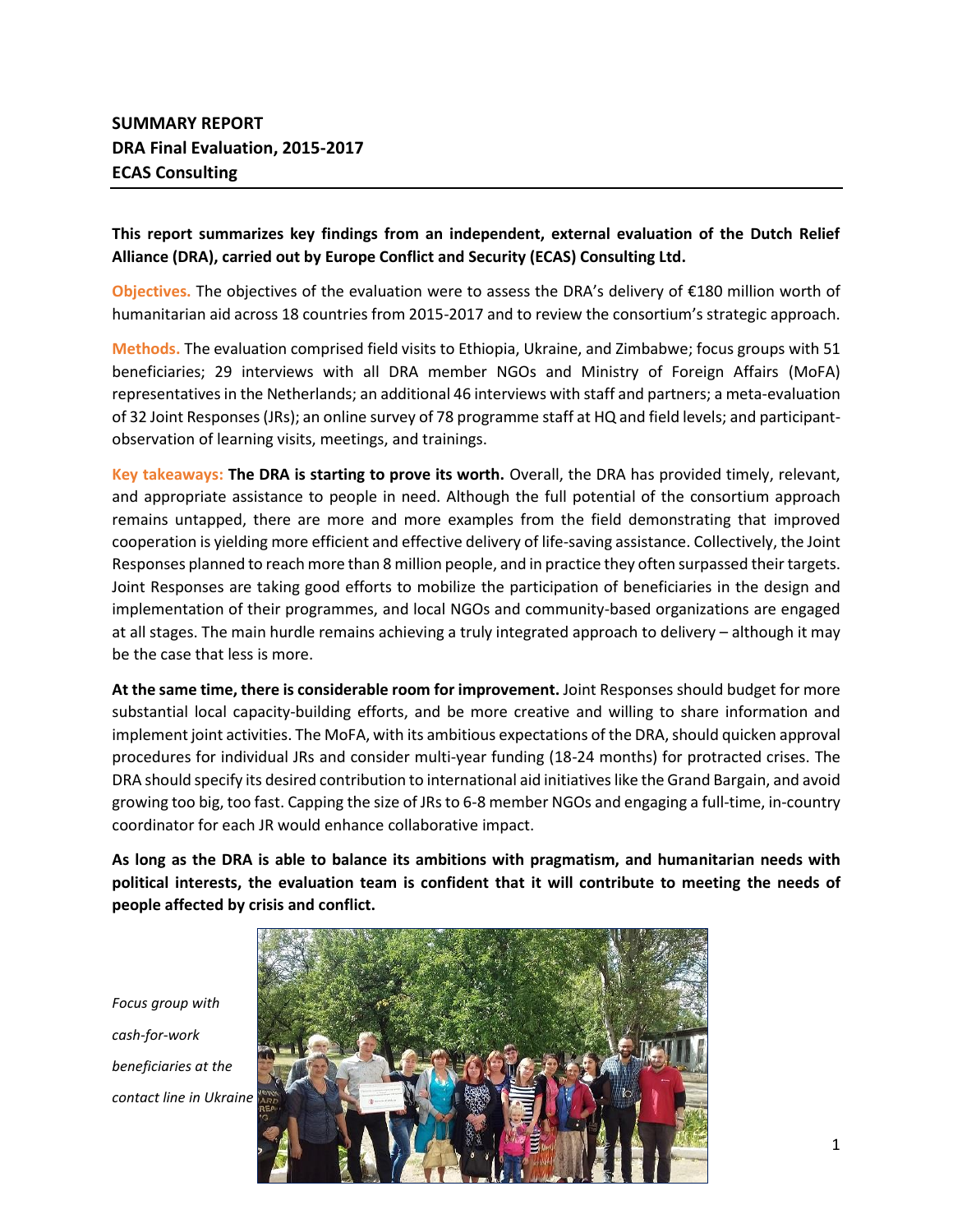### **I. ON THE DELIVERY OF AID**

#### **Efficiency & Timeliness. Overall, the DRA has provided timely assistance to people in need.**

Slow approval processes in the Netherlands and at national level often delayed the start of interventions. However, once in motion, the DRA was able to prioritize urgent needs and adapt to changes in the operational environment. This was largely thanks to the 25 percent budgetary flexibility entrusted to JR lead organizations, which allowed assistance to be redirected as needed.

# *Snapshot from the field*

● *In North Iraq, the DRA adapted to respond to an additional 111,000 people in the immediate aftermath of military operations in Mosul and Hawija. The JR lead in Ukraine maintained a flexible approach to the unfolding crisis there, freeing member NGOs to meet water and heating needs wherever the conflict escalated, like in Avdika.*

● *The Ethiopia Joint Response experienced delays due to procurement problems, difficulty in finalizing agreements with authorities, and the late release of funds from the Netherlands. In Nepal, delays in setting up semi-permanent shelter were attributed to bureaucratic governmental processes to set shelter standards.*



*More than 75% of programme staff were confident that timely assistance was provided to beneficiaries.*

# **Relevance & Appropriateness. DRA assistance generally aligns with international needs assessments and is seen by beneficiaries as appropriate to their needs**.

Evidence suggests that JRs reach the most vulnerable people – including women, children, and the elderly – although the assistance provided only covers about 4% of the total number of people in need in target countries.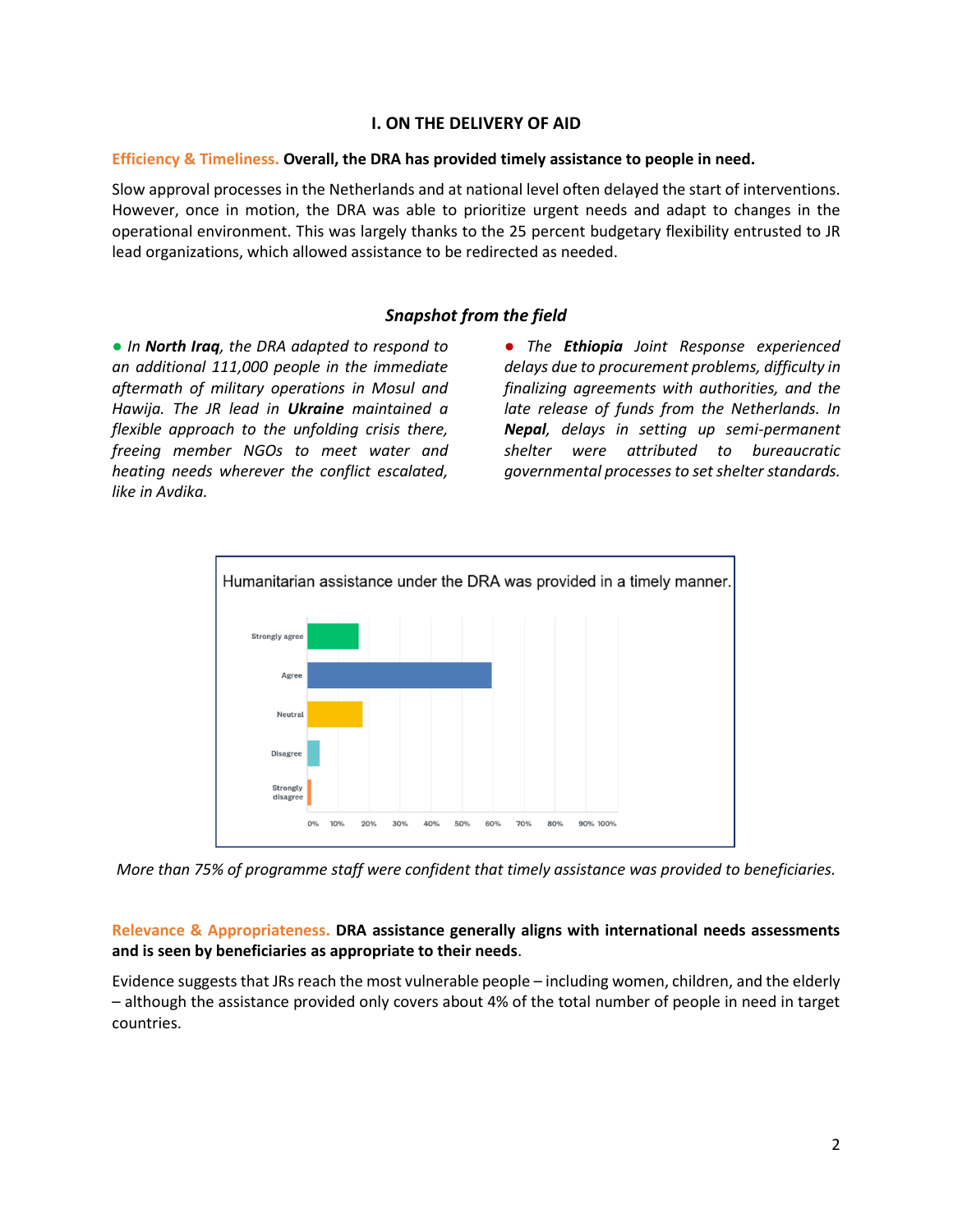#### *Snapshot from the field*

● *Local leaders, provincial authorities, and the national government in Vanuatu expressed their appreciation for the DRA addressing their most pressing needs, especially reaching more remote communities with food distribution. In Ukraine, much-needed jobs were created through incomegenerating activities like car repairs, photo services, a manicure studio, a spice shop, and manufacture of chimney brushes.*

● *The Yemen Joint Response concluded that the quantity of aid provided was insufficient in face of the staggering needs on the ground. In Nigeria, which was the only Joint Response not to explicitly address gender in project documentation, beneficiaries complained that the assistance provided did not always respect cultural customs.* 

#### **Effectiveness. Joint Responses regularly surpass their targets, and beneficiaries report being satisfied.**

The consortium designs interventions that draw on the comparative advantages of its members, with view to avoiding duplication. DRA members effectively implement their respective activities independently and are their own quality guarantors.

#### *Snapshot from the field*

● *In a survey conducted with beneficiaries from the Somalia, Somaliland, and Puntland JR, 209 out of 292 respondents were either satisfied or very satisfied with the programme. In the Central African Republic, the construction and rehabilitation of water points was especially welcomed by women, as it created a forum where they could meet and strengthen social bonds.* 

● *In South Sudan, only 60-80% of planned outputs (depending on the sector) were achieved compared to initial expectations. Security concerns hampered the realisation of outputs in Syria: the implementation of a water programme was delayed when a generator, meant to be installed in Soliman Al-Halabi, could not cross conflict lines, and had to remain in a warehouse in Homs until the contractor was allowed access to the project site.*

**Sustainability. While the DRA serves to save lives in emergencies, there are clear advantages to followup (second and third phase) responses. However, short time-frames for implementation sometimes compromised JRs' sustainability efforts and hindered collaborative impact.**

The distinction at HQ between 'acute' and 'chronic' crises has little resonance in the field, where programme staff grapple with the compound effects of fragility and recurrent crises. However, follow-up responses profited from improved collaboration among member NGOs and a greater emphasis on longterm community resilience. In sudden-onset acute crises, such as in the Ebola, Nepal, and Vanuatu responses, DRA members stopped working collaboratively following the end of the implementation period.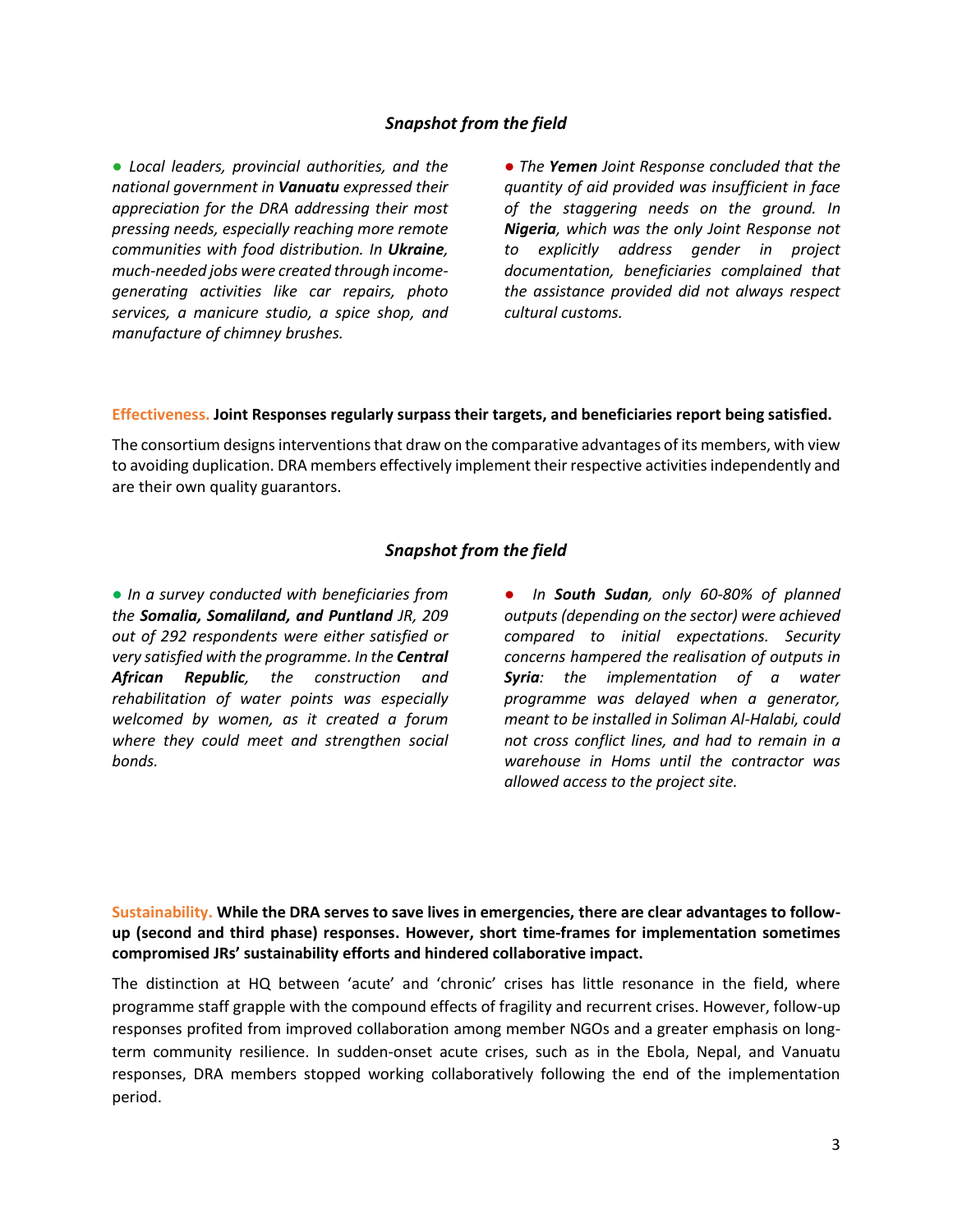### *Snapshot from the field*

● *In Afghanistan, sustainable access to safe drinking water was ensured in Nangarhar, Paktya, Herat, and Kunduz provinces through the construction and rehabilitation of wells and the training of local water management committees for their maintenance. In Zimbabwe, capacity testing of boreholes preceded the construction of solar gardens. These were established at places with high water-yield, thus underpinning their durability.*

● *In Ethiopia, persistent droughts continue to compromise the livelihoods and resilience of communities dependent on rainfall, in spite of a follow-up response. In Yemen, the brief timeframe and the urgency of humanitarian needs led to the absence of a specific objective to develop the capacity of local partners as part of the response efforts, which compromised the sustainability of efforts.*



*Water quality: before (right) and after (left) the intervention in Ethiopia*

#### **Impact & Reach. Collaborative impact is improving over time and extending deeper into the field.**

The true potential of the consortium approach remains untapped – no doubt – with few genuine examples of joint programming. That said, at the time of the previous mid-term review, the added value of the DRA was to be found mainly in the Netherlands. Now, there is a growing number of examples of collaboration among partners in different countries.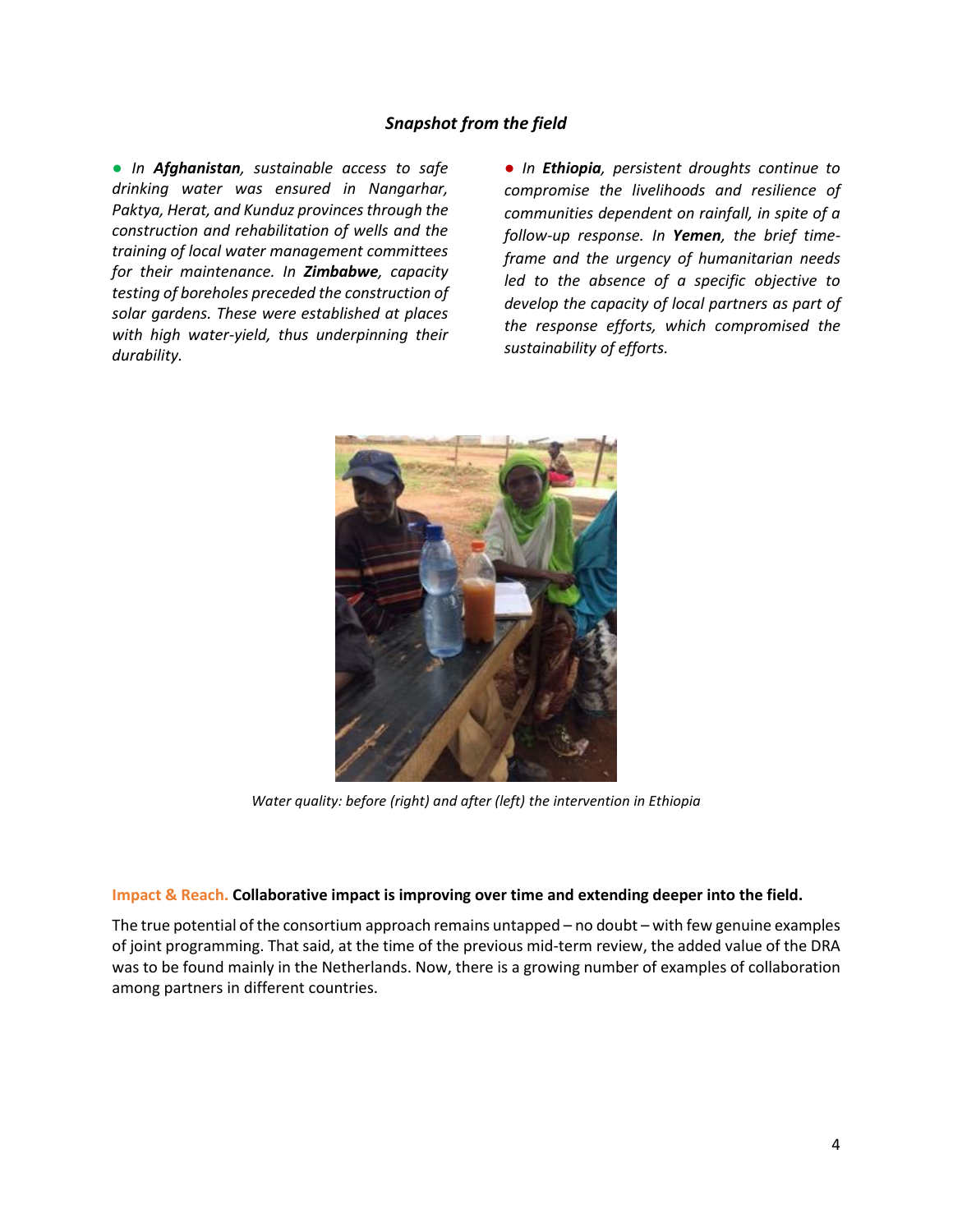#### *Snapshot from the field*

● *In Syria, the size of the response allowed the JR to work across conflict lines. The broad sectoral and geographical coverage inside and outside of Syria improved the ability to reach beneficiaries, for example by providing opportunities for JR members to travel together in convoys. In Nigeria, consortium members managing food security and livelihoods programmes in Ninava used a Skype group to share information on beneficiaries and activities, improving coordination and avoiding overlaps.*

● *In Afghanistan, the six-month implementation period was said to be too short to pursue jointness, and it was thought to be more effective to focus on individual programming. In Somalia and Yemen, JRs had difficulties running joint activities because of security limitations and difficult humanitarian access. In the latter, some NGO members were even located outside of the country, while in the former, NGOs tended to work in isolated locations.*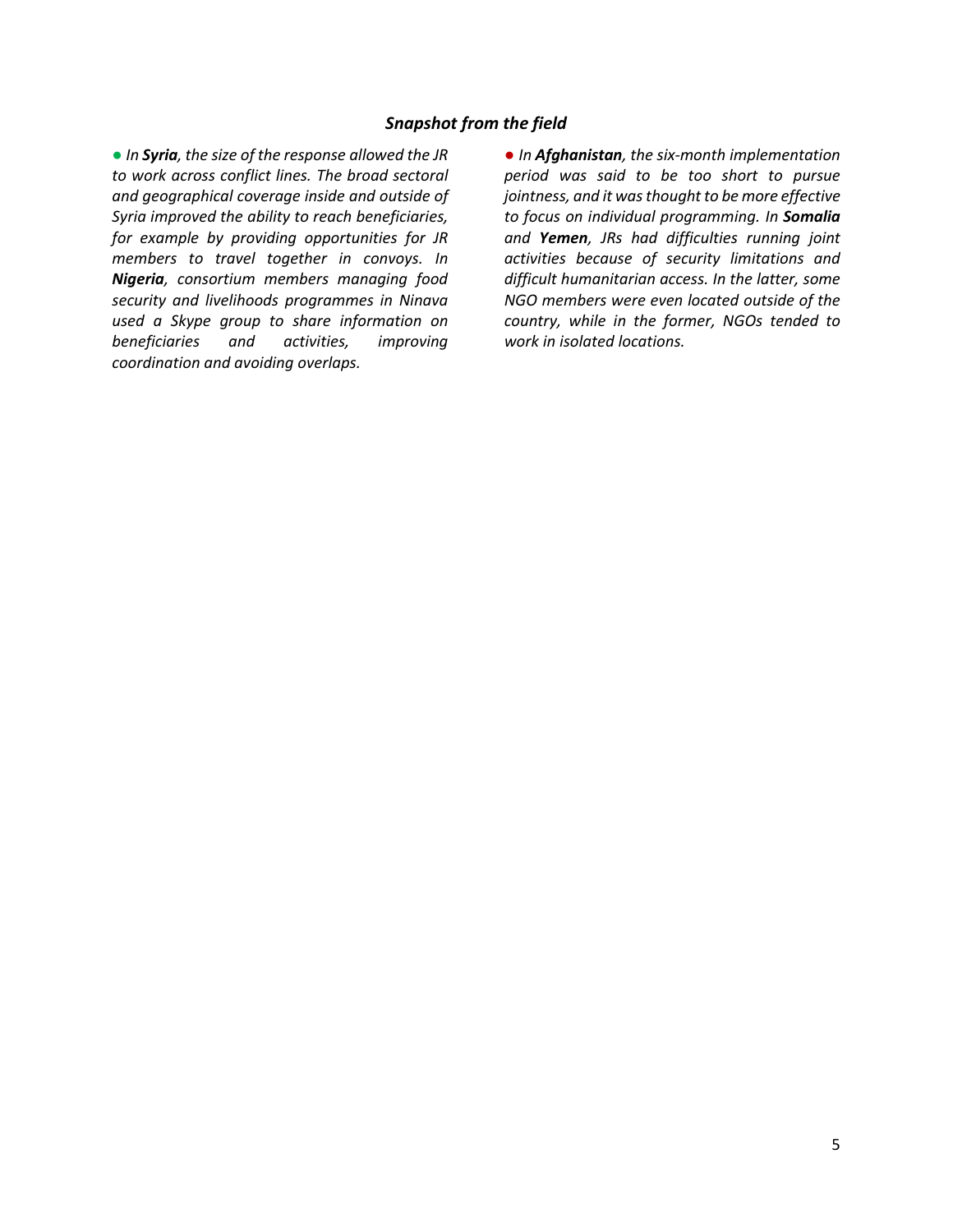# **II. ON THE CONTRIBUTION TO GRAND BARGAIN COMMITMENTS**

### **While NGOs are in small ways transforming their way of work to meet the Grand Bargain Commitments, it is too early to tell how this will impact the future of the DRA.**

*The Grain Bargain was officially launched during the World Humanitarian Summit in May 2016, following the report of a High-Level Panel created by the then UN Secretary-General Ban Ki-Moon. Besides addressing the humanitarian financing gap, the report introduced the concept of the Grand Bargain as a means to promote changes in the way donors and agencies deliver aid. It was hoped that these changes would result in efficiency gains, in order to make more human and financial resources available to the benefit of those in need.*

The Grand Bargain has encouraged DRA members, regardless of their differences, to discuss how humanitarian assistance is delivered and to identify common approaches and methodologies, including at country level. However, agreement on the role and vision of the DRA to meet Grand Bargain commitments has been hampered by lengthy discussions among member NGOs, who have divergent priorities, and are sometimes part of competing coalitions and international structures. The table below presents an analysis of those Grand Bargain commitments subject to a DRA-specific focus. 1

| Grand<br><b>Bargain</b><br>commitments | <b>Analysis</b>                                                                                                                                                                                                                                                                                                                                                                                                                                                                                                                             | <b>Snapshot from the field</b>                                                                                                                                                                                                                                         |
|----------------------------------------|---------------------------------------------------------------------------------------------------------------------------------------------------------------------------------------------------------------------------------------------------------------------------------------------------------------------------------------------------------------------------------------------------------------------------------------------------------------------------------------------------------------------------------------------|------------------------------------------------------------------------------------------------------------------------------------------------------------------------------------------------------------------------------------------------------------------------|
| Greater<br>transparency                | It is unclear whether the DRA has contributed to<br>greater transparency, despite the obligation (as of<br>2017) to report to the International Aid<br><b>Transparency Initiative (IATI).</b><br>A number of practical challenges must be overcome<br>with regard to IATI reporting $-$ such as the<br>prevailing confusion regarding measurement of<br>humanitarian results and the lack of clarity on IATI's<br>target audience. DRA members could also do a<br>better job of being more transparent with their<br>partners in the field. | The <b>North Irag</b> Joint Response was<br>advised to increase transparency by<br>detailing at proposal-stage the<br>implementation chain down to the<br>implanting partner on the ground,<br>including respective control over<br>funding by each link in the chain. |

 $\overline{\phantom{a}}$ 

<sup>1</sup> Thus excluding commitments to reduce management costs, conduct joint needs assessments, ensure multi-year planning and funding, and harmonize and simplify reporting requirements.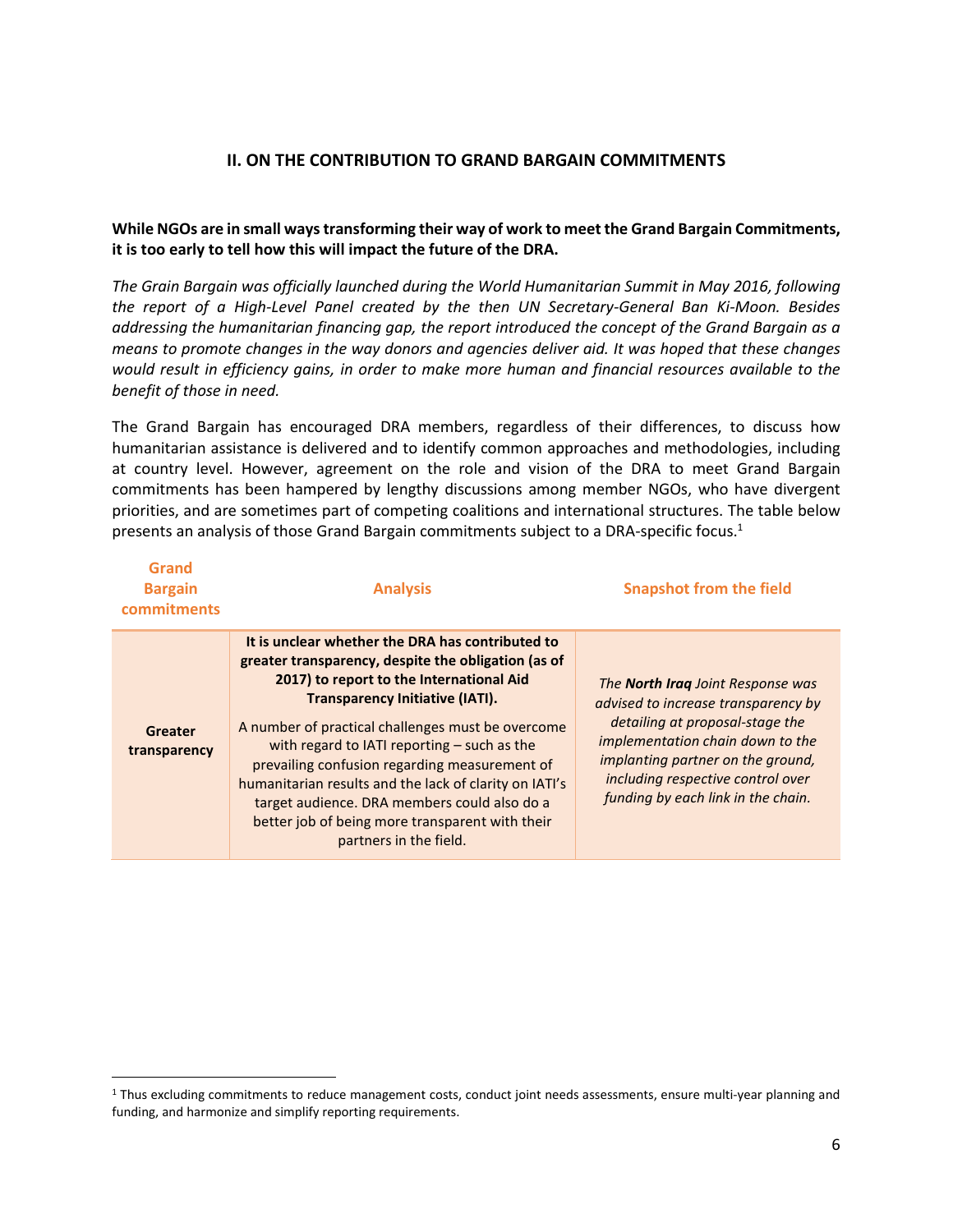| Localization:<br>support and<br>funding tools<br>for local and<br>national<br>responders | Every JR engages local NGOs and community<br>based organizations - in some cases, the bulk of<br>activities are implemented through local partners<br>- but there is lack of agreement about providing<br>them with more direct funding.<br>DRA members and MoFA must consider how<br>localization can be improved within the framework<br>of the DRA. The starting point may be budgeting for<br>more substantial local capacity-building efforts.     | In Ethiopia, capacity building activities<br>were instrumental towards ensuring<br>the future maintenance of water<br>schemes. Local committees, often<br>composed of 30-40% women, were<br>trained in the functioning of equipment<br>and how to maintain pumps without<br>external help. In Ukraine, the JR has<br>organized a series of capacity-building<br>trainings for local member staff and<br>frontline workers, including on mental<br>health and psychological first aid. In<br>Yemen, difficulties in tracking<br>population flows and movements of<br>displaced persons were mitigated by<br>coordinating closely with local partners<br>and authorities, as well as by training<br>local communities in Hajjah to support<br>the process. |
|------------------------------------------------------------------------------------------|---------------------------------------------------------------------------------------------------------------------------------------------------------------------------------------------------------------------------------------------------------------------------------------------------------------------------------------------------------------------------------------------------------------------------------------------------------|----------------------------------------------------------------------------------------------------------------------------------------------------------------------------------------------------------------------------------------------------------------------------------------------------------------------------------------------------------------------------------------------------------------------------------------------------------------------------------------------------------------------------------------------------------------------------------------------------------------------------------------------------------------------------------------------------------------------------------------------------------|
| <b>Cash-based</b><br>programming                                                         | Good progress has been made towards the call for<br>increased use of cash-based programming.<br>Cash is increasingly used as a response modality, to<br>the satisfaction of beneficiaries. It is not<br>appropriate for every context and population,<br>however, so NGOs should deliberate all options<br>carefully. In addition, cash grant procedures should<br>be streamlined and harmonized among DRA<br>members and other humanitarian providers. | In Zimbabwe, as a result of market<br>assessments carried out in a number of<br>communities, JR members decided to<br>shift from food assistance to cash<br>transfers. In Nigeria, beneficiaries<br>were satisfied with the unrestricted<br>cash programming that was<br>implemented, using the funds to meet<br>their most urgent needs. They were<br>reportedly less satisfied when the<br>programmes were restricted, as they<br>could not decide for themselves what<br>to spend the money on.                                                                                                                                                                                                                                                       |
| Participation<br>revolution                                                              | Individual NGOs excel at mobilizing the<br>participation of beneficiaries from design to<br>delivery - but there is no evidence that the DRA<br>mechanism contributes to this.<br>Nonetheless, the DRA's 25% budgetary flexibility<br>enables real-time improvements based on<br>beneficiaries' suggestions and complaints.                                                                                                                             | In Afghanistan, there was a special<br>hotline for female beneficiaries,<br>ensuring more agile, transparent, and<br>secure feedback. In the Ebola Joint<br>Response, although there was evidence<br>of adaptation, feedback from the<br>community did not lead to many<br>changes in the implementation of the<br>project, which largely followed its<br>original design.                                                                                                                                                                                                                                                                                                                                                                               |
| <b>Engagement</b><br>between<br>humanitarian<br>and<br>development<br>actors             | There are only weak indications that the<br>mechanism has served to enhance engagement<br>between humanitarian and development actors.<br>This is unsurprising given the focus of the DRA on<br>life-saving aid. However, all JRs have included<br>activities that seek to improve community<br>resilience and provide more sustainable solutions.                                                                                                      | In general, evaluation reports and<br>beneficiaries called for activities to<br>strengthen resilience, as highlighted in<br>focus groups discussions in North Iraq.<br>In Zimbabwe, a longer-term approach<br>was explicitly taken from the start,<br>namely in terms of food security and<br>livelihoods.                                                                                                                                                                                                                                                                                                                                                                                                                                               |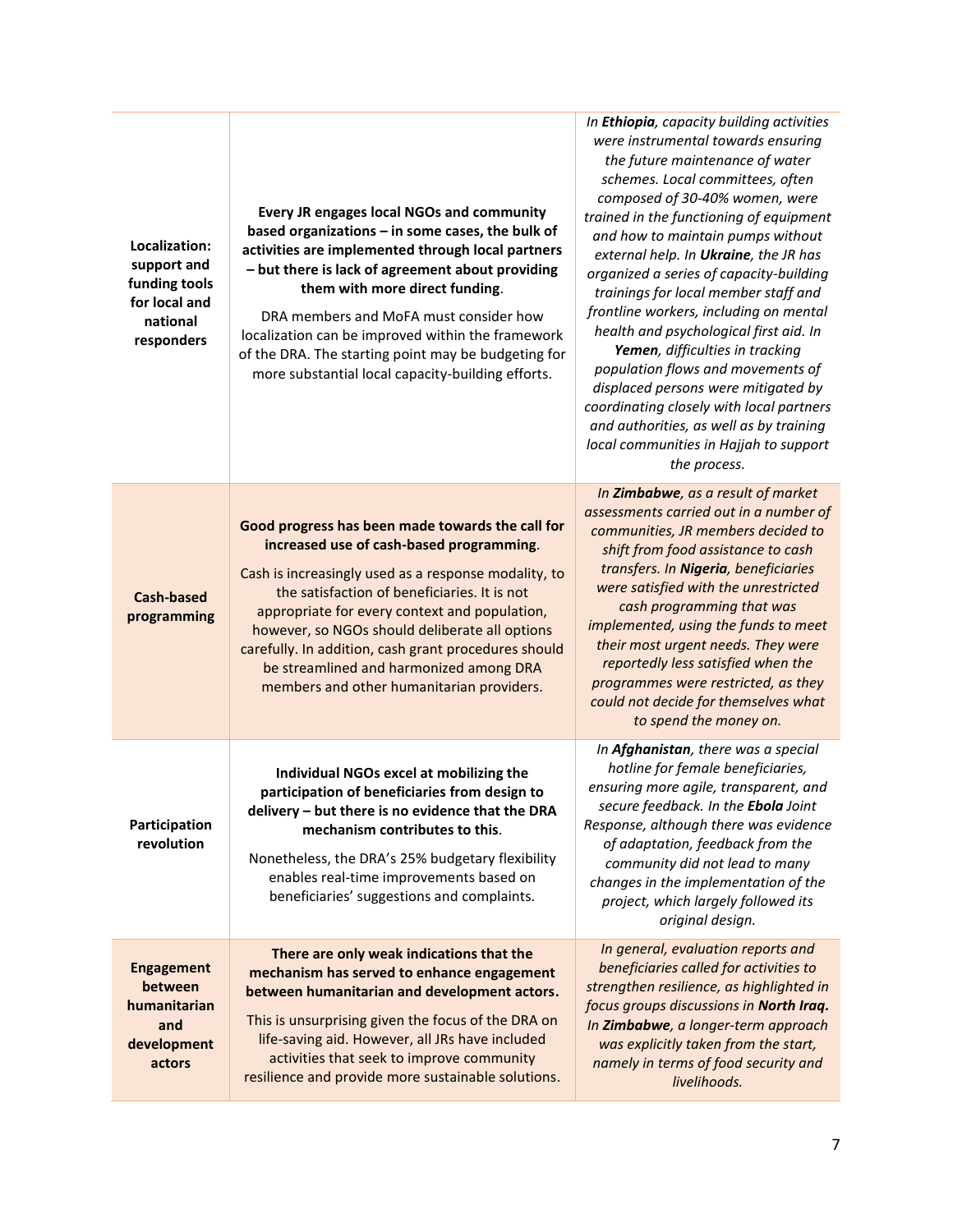

*Numbers of beneficiaries included under cash-related activities (cash, vouchers, in-kind) in project logframes. JRs are sorted according to their start date. 'Somalia +' refers to the Somalia, Somaliland, and Puntland Joint Responses. The red line indicates the timing of the World Humanitarian Summit, where delegations committed to optimizing the use of cash-based programming.*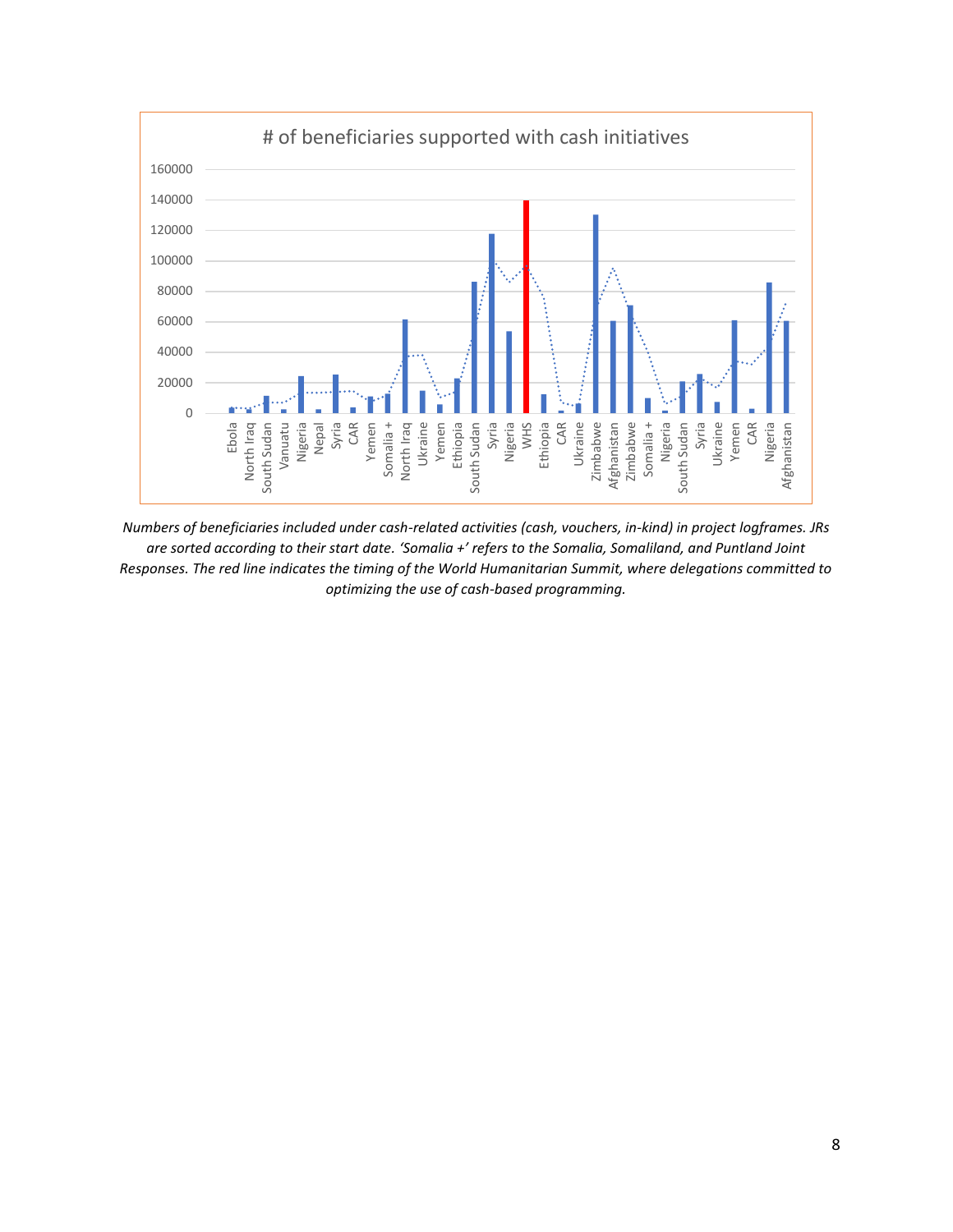# **III. ON THE SETUP OF THE DRA**

## **At the Headquarters level**

- **The DRA has changed the Dutch humanitarian landscape, and the vast majority of staff in the Netherlands and the field believe it has improved collaboration in the sector.**
	- o There are risks to ongoing growth and institutionalization of the initiative, namely timeand resource-intensive meetings, slow democratic decision-making, and hampered agility of the DRA and its members. However, 85% of field staff and 89% of staff in the Netherlands agreed that, when working in the same JR, there is a greater incentive to contact and/or work closely with other participating NGOs, as compared to when working separately.



I am confident that the collaborative approach of JRs results in the faster and more efficient delivery of humanitarian aid.

# **Communication between MoFA and the DRA is satisfactory, but characterized by fundamentally different expectations about the depth of joint action and the future role of the consortium.**

- $\circ$  There is considerable confusion around a number of key considerations, such as with regards to the means of communication and information sharing, and NGOs are hesitant about jumping into a more integrated arrangement without certainty for the continuation of the DRA. Meanwhile, MoFA is pushing for collaborative value (beyond simply saving lives) and for commitments like the Grand Bargain, but not providing sufficient guidance on what it really needs.
- **Visibility has been less of a priority for the DRA than originally intended.** 
	- $\circ$  Recent efforts have been made to increase the visibility of humanitarian efforts towards the Dutch audience. It is wise that MoFA does not insist on visibility of the Dutch government vis-à-vis beneficiaries, reflecting a proper understanding of humanitarian principles and security concerns.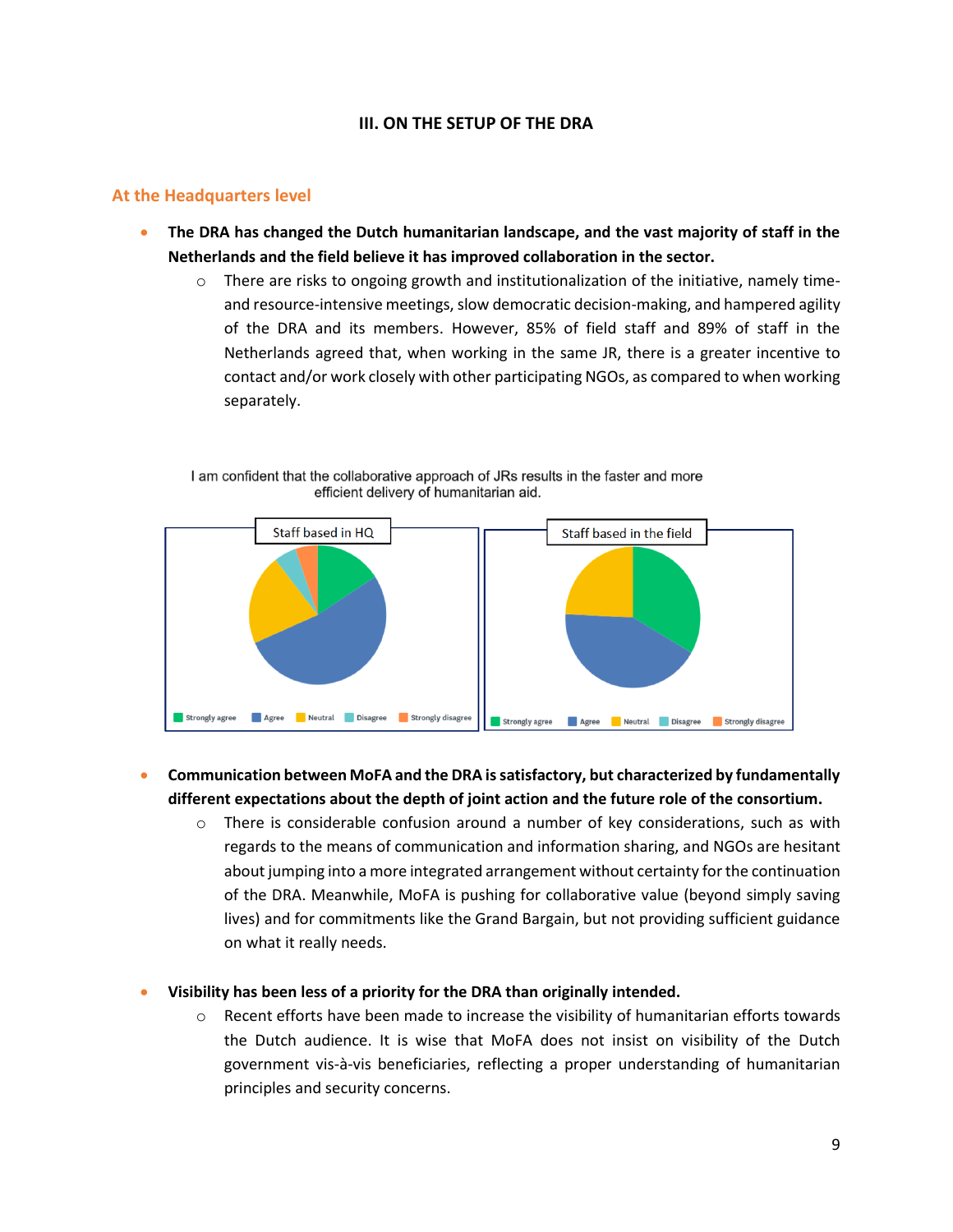*Snapshot from the field: During the first phase of the Ukraine Joint Response, the filming and screening of 'Face Down', a documentary about the crisis in the Eastern part of the country, helped to secure funding (and more structural aid) for the second phase. In Vanuatu, due to the fact that multiple agencies responded to the Cyclone Pam disaster, beneficiaries in many communities were often unaware of who was the donor, or which country or agency donated which items.* 

### **At the field level**

- **The main factor influencing jointness is the geographic spread of a Joint Response. NGOs working in close geographical proximity find more opportunities to cooperate. Invariably, larger JRs (with 10 or more participating NGOs) are able to reach more people in more places.**
	- o After a certain point, there are diminishing returns to increasing the number of partners.

*Snapshot from the field: In Ethiopia, each NGO worked in a different geographical area, independently, avoiding duplication and working to their comparative advantage. This led to a wider coverage and assistance to those in need across the country, but also meant that collaboration and joint implementation of activities was limited. In Ukraine and Zimbabwe, the relatively small size of the consortiums was reported to be of significant value, facilitating communication, coordination, and the delivery of aid. In South Sudan, the quality of the assistance was considered satisfactory by the beneficiaries, despite the large number of member NGOs, which was justified given the high needs in the country.*

- **Joint programming is not always feasible or appropriate. Expectations for increased jointness should be determined by real humanitarian needs and possibilities, rather than pre-defined institutional requirements.**
	- $\circ$  Planning and funding decisions should encourage variety and complementarity, and reflect the comparative advantages of NGOs.

*Snapshot from the field: In the Nepal and Ebola Joint Responses, due to the acuteness and quick onset of the crises, NGO staff said that there was no time to get to know other JR staff, let alone to think about joint activities. The Syria Joint Response showed that a large number of JR members could also be beneficial, facilitating activities across conflict lines based on the comparative advantages of organizations.*

- **Protracted crises offer better opportunities for joint operations than acute crises, due to the longer implementation period and improved humanitarian access.**
	- o Follow-up phases feature learning from mistakes, more stable relationships with local actors, and greater trust among partners.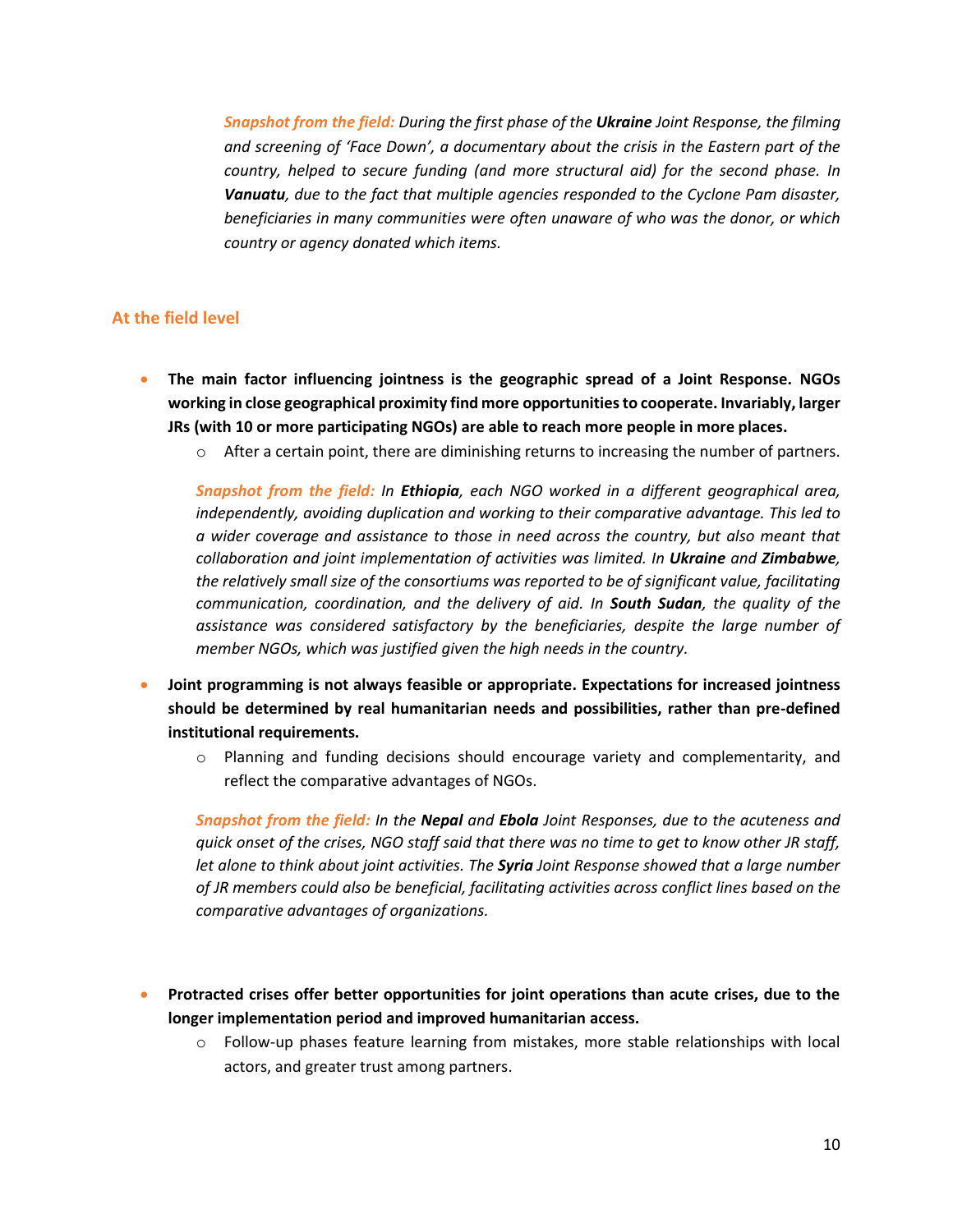*Snapshot from the field: In Ukraine, the continuity of funding enabled members to become more comfortable with each other over time, better tailor assistance packages to beneficiary needs, and apply lessons-learned from one phase to the next. In Ethiopia, the transition from the first Joint Response to the follow-up phase implied continuity, with NGOs building on previous projects and working with the same people, areas, and sectors. There were fewer delays due to better preparation and earlier opportunities for using the funds.*

#### **The DRA is not a producer of innovation, but a multiplier.**

o New ideas and good practices stem from individual NGOs, and are sometimes shared and disseminated among members. More timely evaluations will facilitate learning ahead of follow-on phases.

*Snapshot from the field: The Yemen Joint Response retained learnings from the previous Vanuatu experience, while informing the subsequent Nepal process. This enabled the DRA to identify areas for improvement. NGOs can indeed learn from other member organizations in terms of aid modalities, innovative tools, and methodologies. For example, in the Somalia, Somaliland, and Puntland Joint Response, one member NGO helped another to improve the gender-sensitivity of its post-distribution monitoring tools. In Nepal, a JR member used a durable method to build reusable latrines, catching the attention of organizations outside the DRA. In Zimbabwe, when faced with the challenges of hand water pumps, which require hard labor to get water and left children and the elderly struggling to fetch water, solar-mechanized pumps were installed.*